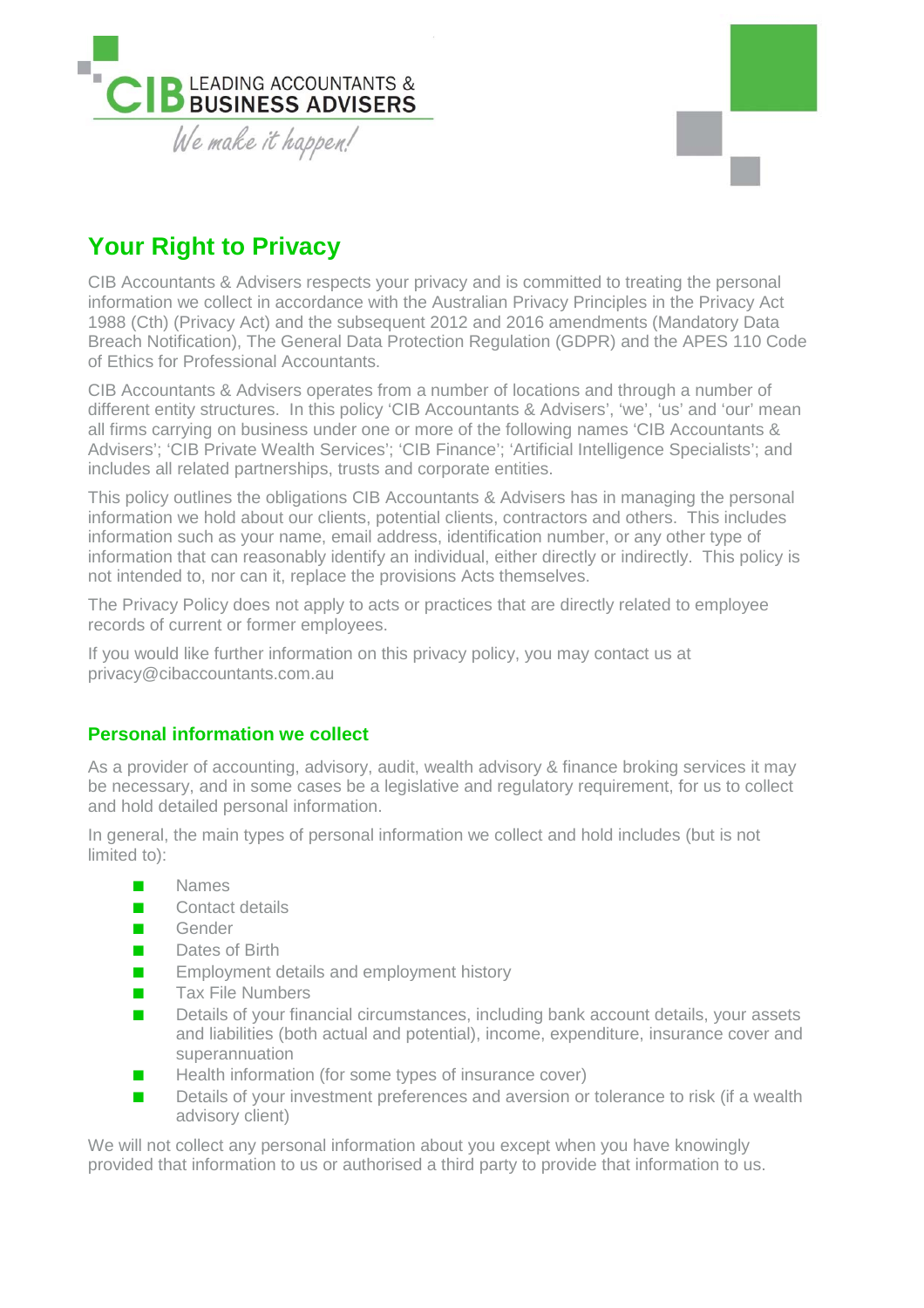### **How we use your personal information**

CIB Accountants & Advisers acknowledge that your personal information is highly confidential and to this end the information collected by us will only be used for the purpose in which it was collected unless you have consented to it being used for another purpose or if the secondary purpose for which the information is being used or disclosed is related to the primary purpose and you would reasonably expect such use or disclosure. This may include to:

- *■* provide you with products and services during the usual course of our business activities;
- *■* administer our business activities (including invoicing, account management and recruitment);
- *■* manage, research and develop our products and services;
- provide you with information about our products and services, invite you to events or distribute articles or publications;
- *■* communicate with you by a variety of measures including, but not limited to, by telephone, email, SMS or mail; and
- *■* investigate any complaints.

You have a right not to provide information that can identify you. If, however, you withhold your personal information, it may not be possible for us to provide you with our products and services, or alternatively, may affect the adequacy or appropriateness of advice or services provided.

If there is a change of control in our business or a sale or transfer of business assets, we reserve the right to transfer to the extent permissible at law our user databases, together with any personal information and non-personal information contained in those databases.

### **How we collect your personal information**

CIB Accountants & Advisers may collect personal information from you in a variety of ways, including when you interact with us electronically or in person. This includes, but is not limited to, when you provide feedback, when you provide information about your personal or business affairs, change your content or email preference(s), respond to surveys and/or promotions, provide financial or credit card information, or communicate with your advisor.

We may also receive personal information from third parties and where this is the case, we will protect it as set out in this Privacy Policy. You have a right to refuse us authorisation to collect information from a third party.

Sometimes you may provide us with someone else's personal information, e.g. other members of your family group. You must not provide that information to us unless you have their consent to do so. You should also take reasonable steps to inform them of the matters set out in this Privacy Policy.

### **Sensitive information**

Some of the personal information is "sensitive information" as defined by the Privacy Act. Sensitive information includes health information, information about your race, ethnic origin, political opinion, religion, trade union or other professional or trade association membership, sexual preference(s) and criminal record. We will only collect this information as permitted under the Privacy Act.

Sensitive information will be used and disclosed only for the purpose for which it was provided or a directly related secondary purpose, unless you agree otherwise, or where certain other limited circumstances apply (e.g. where required by law).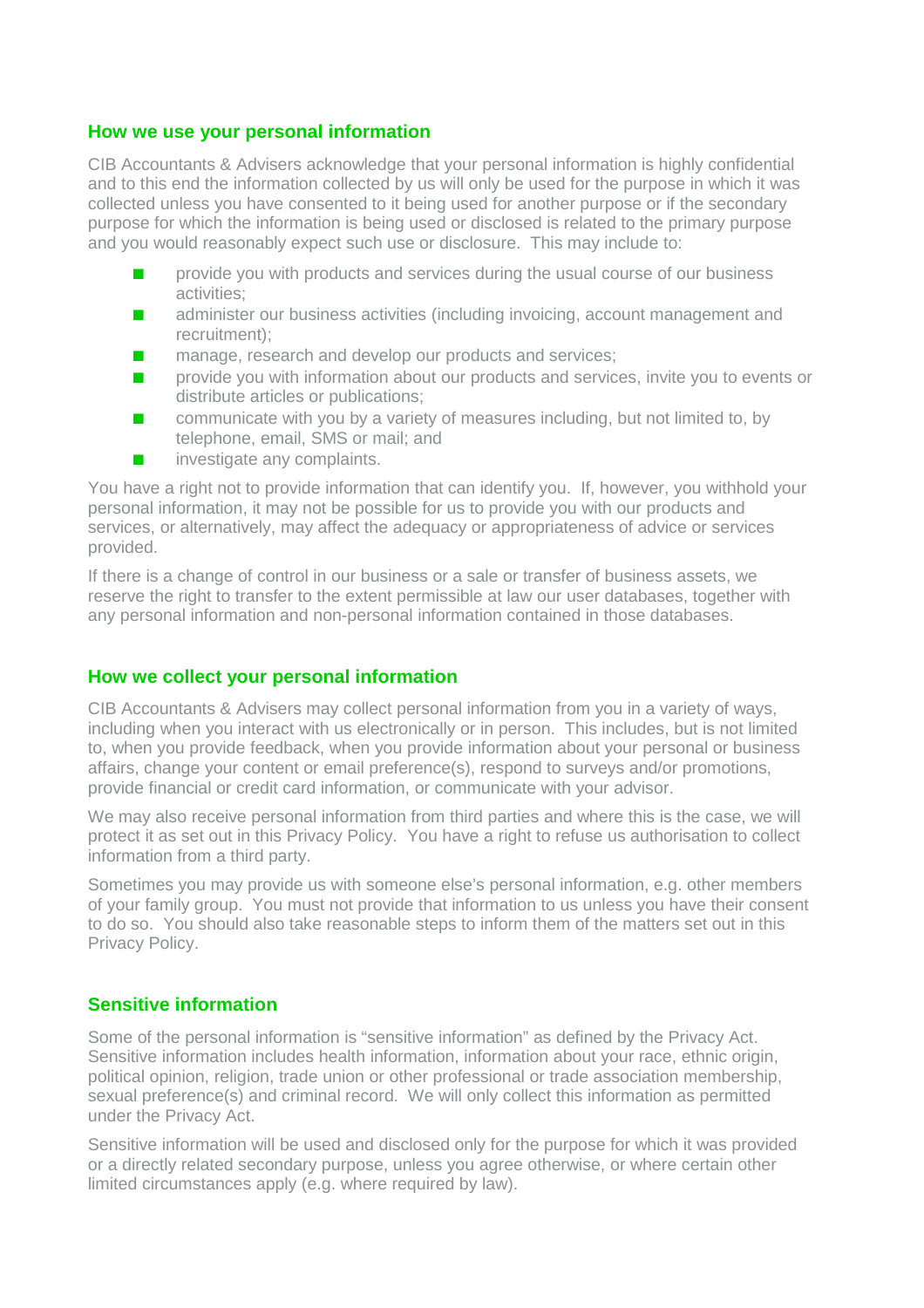### **Unsolicited personal information**

There may be times when we receive personal information that we do not solicit. If this occurs, we will determine if you have given your consent and the information is necessary for us to provide our services, or whether the collection is required or authorised by or under an Australian law or a court/tribunal order. If it is, then the information will be dealt with in accordance with the Australian Privacy Principles as if the information had been solicited.

If it is determined that you have not consented to the information being disclosed to us and that there is no requirement at law for us to collect that information, we will destroy or de-identify the information as soon as practicable, provided it is lawful and reasonable to do so.

### **Disclosure of personal information**

In providing our services we may need to disclose personal information to a third party. This will be done to the extent that it is permitted by law and set out in this Policy.

Examples of the types of third parties we may disclose personal information to include:

- member organisations of the CIB Accountants & Advisers Group
- *■* companies or individuals contracted to assist us in providing services or who perform functions on our behalf (such as mailing houses, specialist consultants, barristers and solicitors, contractors or temporary employees to handle peak period workloads, information technology service providers, superannuation fund trustees, insurance providers, fund managers, market research organisations and other product providers)
- *■* courts, tribunals and regulatory authorities, as required or authorised by law and in accordance with the Code of Ethics for Professional Accountants
- *■* auditors or compliance officers, as required by Law or Professional Associations
- *■* anyone else to whom you consent, such as banks, accountants and other financial institutions.

Where Wealth Advisory services are provided to you, we are required under the Code of Professional Practice of the Financial Planning Association of Australia, to make certain information available for inspection by the Association on request to ensure ongoing compliance with mandatory professional standards. The Corporations Act has also provided the Australian Securities and Investments Commission with the authority to inspect certain personal information that is kept on our files about you. Where such an inspection takes place, this may involve the disclosure of your personal information to representatives of the Australian Securities and Investments Commission.

Where you engage us to attend to your tax affairs we will assume (unless you advise otherwise) that you have specifically authorised us to deal directly with the Australian Tax Office (the "ATO"), the New Zealand Inland Revenue or other taxation agency in a foreign jurisdiction regarding day to day type matters. If, in the course of our dealings with these bodies, they request information regarding you that we believe is outside of the scope of our authority, e.g. Tax Office audit, we will request your specific authority before complying with the relevant request.

If we are required by law to disclose information about you or your organisation, we must cooperate fully. However, where it is possible and lawful for us to do so, we will advise you that the information has been disclosed.

### **Security of your personal information**

CIB Accountants & Advisers is committed to ensuring that the information you provide to us is stored securely. In order to prevent unauthorised access or disclosure, we have put in place suitable physical, electronic and managerial procedures to safeguard and secure information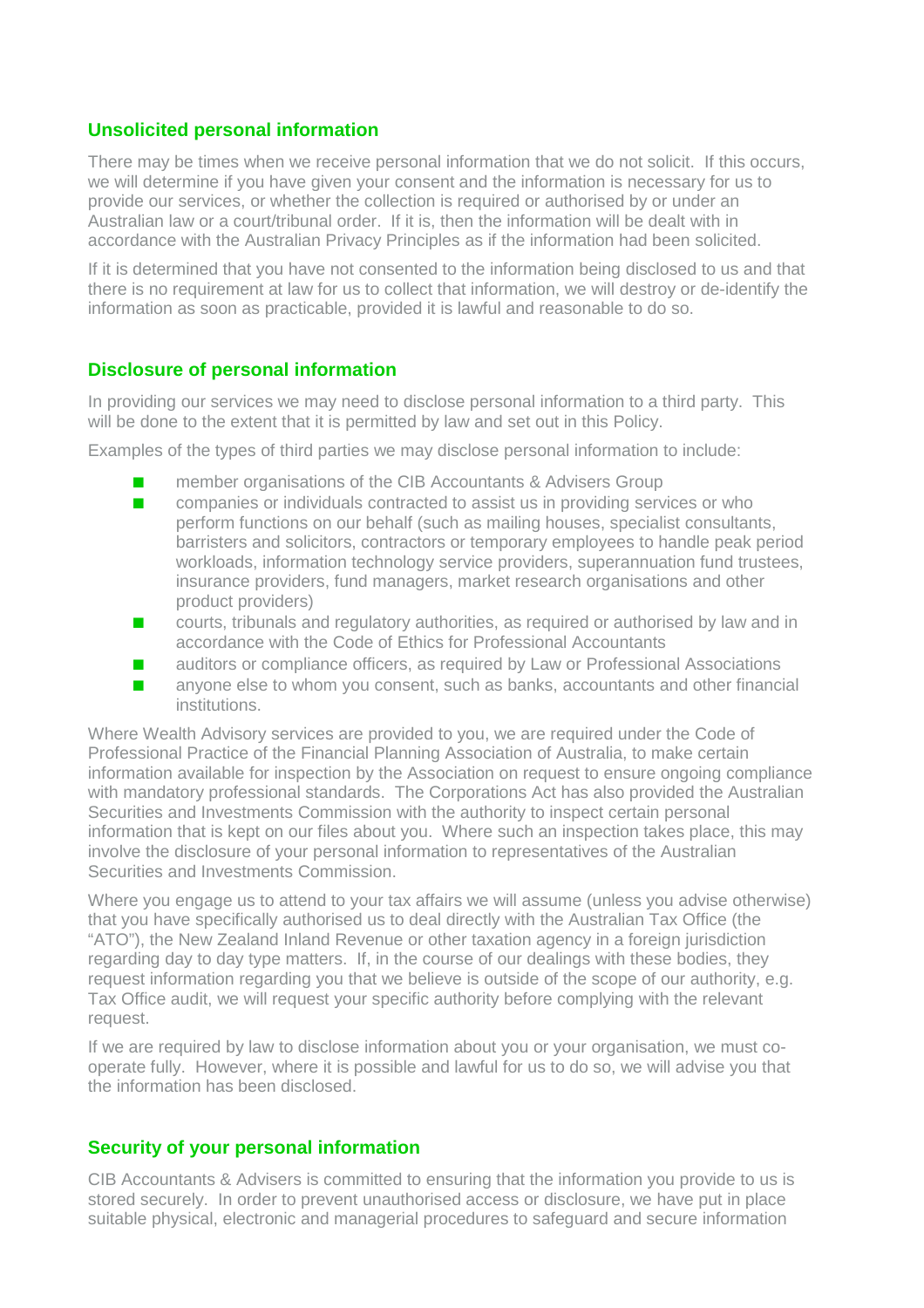and protect it from misuse, interference, loss and unauthorised access, modification and disclosure.

Our employees are required to respect the confidentiality of personal information and the privacy of individuals, and privacy and data protection training is undertaken. As part of that training, all employees are required to read this policy and understand their obligations in regard to personal information.

Each year all employees are required to acknowledge that they have complied with all aspects of this policy and kept themselves abreast of any changes to this policy.

Where we employ data processors to process personal information on our behalf, we only do so on the basis that such data processors comply with the requirements under the Australian Privacy Act and GDPR and have adequate technical measures in place to protect personal information against unauthorised use, loss and theft.

The transmission and exchange of information made by you is done so at your own risk. We cannot guarantee the security of any information that you transmit to us, or receive from us. Although we take measures to safeguard against unauthorised disclosures of information, we cannot assure you that personal information that we collect will not be disclosed in a manner that is inconsistent with this Privacy Policy.

### **Retention of your personal information**

We will retain your personal information only as long as necessary to fulfil the purpose for which it was collected, as required by law and the Australian Privacy Principles, or in accordance with our documentation retention policies.

### **Hosting and International Data Transfers**

Depending on the nature of the engagement or circumstances of personal information collection, we may disclose your personal information to entities overseas to fulfil the purpose for which the personal information was collected or related purpose in accordance with the Privacy Act. These may include, but are not limited to Australia, New Zealand, Malaysia, the Philippines and India.

CIB Accountants & Advisers has offices and/or facilities in Australia. Our suppliers and contractors are situated in Australia, New Zealand and Malaysia. The hosting facilities for our website are situated in Australia. We may also store, process or back up your personal information on servers that are located overseas (including through third party service providers). These servers are commonly located in (but are not limited to) Malaysia.

Data Transfers to each of these countries will be protected by appropriate safeguards, including one or more of the following: the use of standard data protection clauses adopted or approved by the European Commission which you can obtain from the European Commission Website; the use of binding corporate rules, a copy of which you can obtain from our Privacy Officer (see contact details below).

You acknowledge that personal data that you submit for publication through our website or services may be available, via the internet, around the world. We cannot prevent the use (or misuse) of such personal data by others.

There will be circumstances in which the disclosure of the information is required or authorised by Australian law or a court/tribunal order, the Code of Ethics for Professional Accountants, or DFK ANZ as part of their quality review program or where you have given your direct consent to disclose it.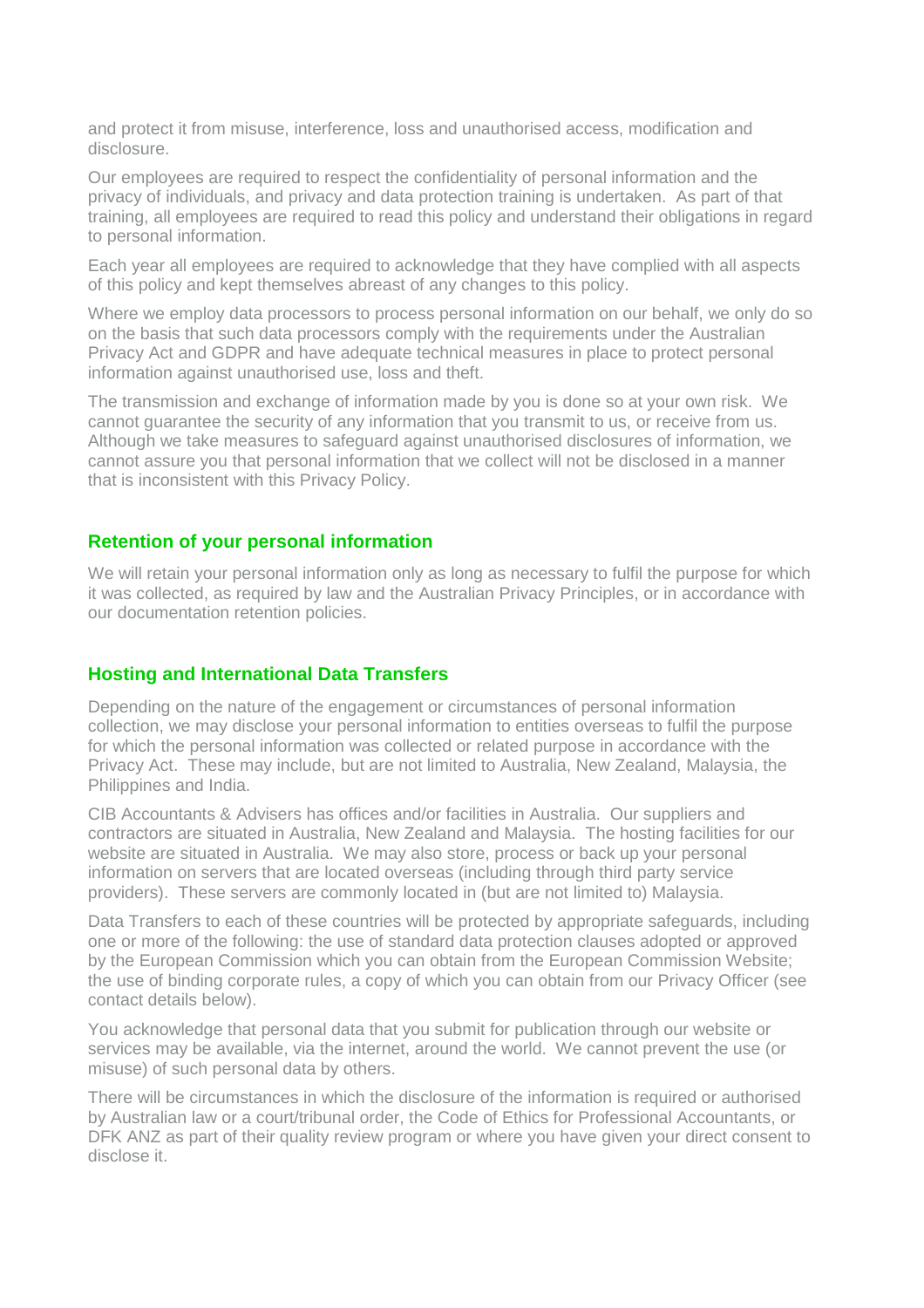### **Access to your personal information**

You may request details of personal information that we hold about you in accordance with the provisions of the Privacy Act 1988 (Cth), and to the extent applicable the EU GDPR. If you would like a copy of the information which we hold about you or believe that any information we hold on you is inaccurate, out of date, incomplete, irrelevant or misleading, please email us at privacy@cibaccountants.com.au.

We will require you to verify your identity and to specify what information you require.

We reserve the right to refuse to provide you with information that we hold about you, in certain circumstances set out in the Privacy Act or any other applicable law. If access is denied we will explain the reason why it is denied.

We endeavour to respond to your request for details of personal information we hold, however you should anticipate that it may take some time to process your request as there may be a need to access the information from our archives.

We endeavour to provide you with details of personal information we hold free of charge. however we reserve the right to charge you a fee for providing you with the information. If we propose to charge a fee we will advise you in advance.

# **Keeping personal information up to date**

We endeavour to ensure that the personal information we hold is accurate, complete and up-todate. Changes inevitably are required and unfortunately errors do occur from time to time. You should contact us immediately in order to advise us of any changes to the personal information we hold about you.

# **General Data Protection Regulation (GDPR) for the European Union (EU)**

CIB Accountants & Advisers complies with the principles of data protection set out in the GDPR for the purpose of fairness, transparency and lawful data collection and use. We apply the general principles of GDPR to all individuals that we hold personal information on, regardless of nationality. Under these principles:

- *■* we process your personal information as a Processor and/or to the extent that we are a Controller as defined in the GDPR.
- *■* we must establish a lawful basis for processing your personal information. The legal basis for which we collect your personal information depends on the data that we collect and how we use it.
- *■* we will only collect your personal information with your express consent for a specific purpose and any data collected will be to the extent necessary and not excessive for its purpose. We will keep your data safe and secure.
- *■* we will also process your personal information if it is necessary for our legitimate interests, or to fulfil a contractual or legal obligation.
- *■* we process your personal information if it is necessary to protect your life or in a medical situation, it is necessary to carry out a public function, a task of public interest or if the function has a clear basis in law.
- *■* we do not collect or process any personal information from you that is considered "Sensitive Personal Information" under the GDPR, such as personal information relating to your sexual orientation or ethnic origin unless we have obtained your explicit consent, or if it is being collected subject to and in accordance with the GDPR.
- you must not provide us with your personal information if you are under the age of 16 without the consent of your parent or someone who has parental authority for you. We do not knowingly collect or process the personal information of children.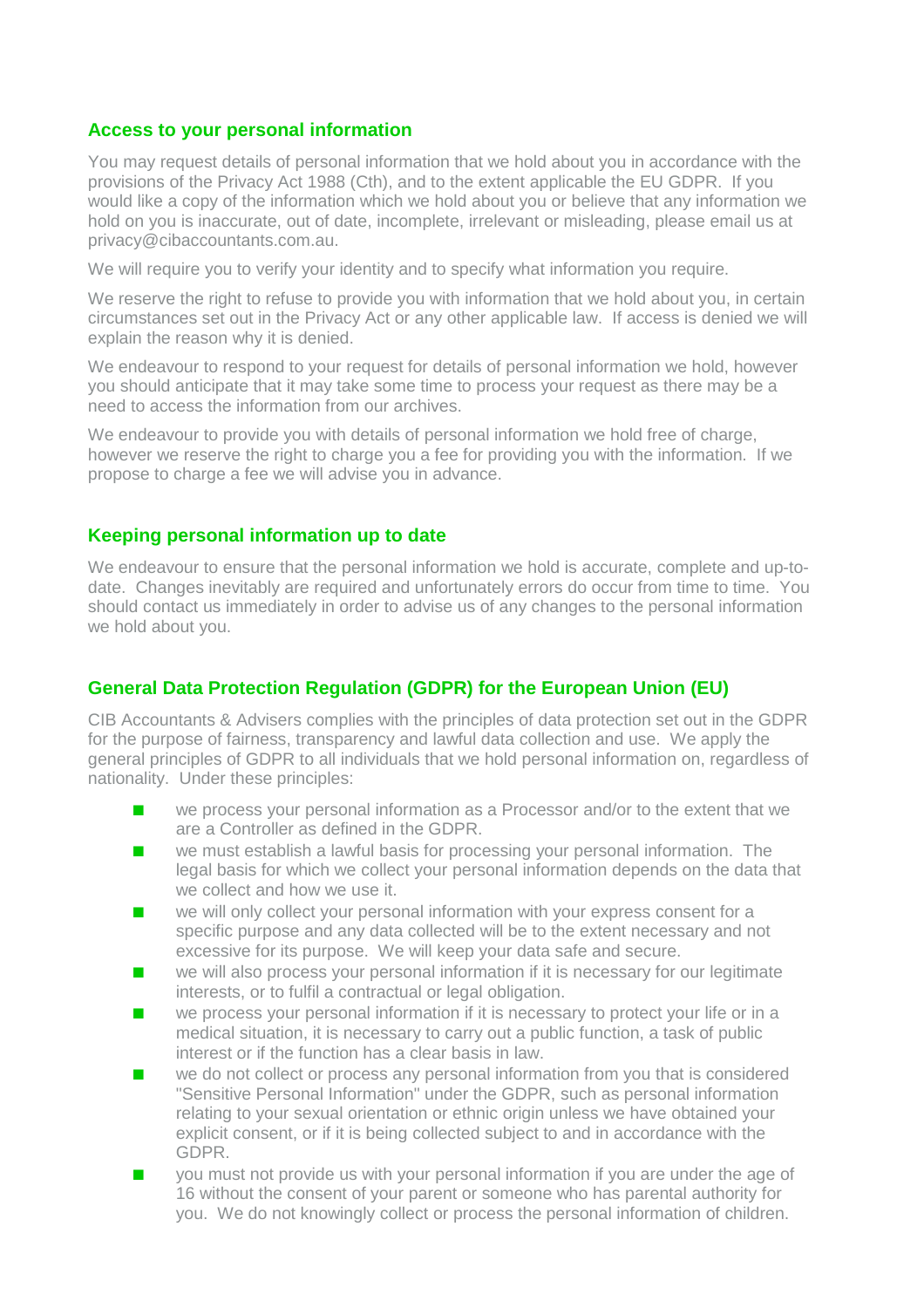# **Your rights under the GDPR**

If you are an individual residing in the EU, you have certain rights as to how your personal information is obtained and used. CIB Accountants & Advisers complies with your rights under the GDPR as to how your personal information is used and controlled if you are an individual residing in the EU.

Except as otherwise provided in the GDPR, you have the following rights:

- to be informed how your personal information is being used;<br>■ access your personal information (we will provide you with a
- access your personal information (we will provide you with a free copy of it);
- *■* to correct your personal information if it is inaccurate or incomplete;
- to delete your personal information (also known as "the right to be forgotten");
- *■* to restrict processing of your personal information;
- *■* to retain and reuse your personal information for your own purposes;
- *■* to object to your personal information being used; and
- *■* to object against automated decision making and profiling.

Please contact us at any time to exercise your rights under the GDPR at the contact details in this Privacy Policy.

We may ask you to verify your identity before acting on any of your requests.

### **Website & Cookies**

#### *When you visit our websites*

When you come to our websites (cibaccountants.com.au, cibprivatewealth.com.au and cibfinance.com.au), we may collect certain information such as browser type, operating system, website visited immediately before coming to our site, etc. This information is used in an aggregated manner to analyse how people use our site, such that we can improve our service.

We may also collect personal information through subscription applications, event registration and emails. You are not required to provide personal information via our websites, however you may choose to do so in order to receive communications on our services, apply for an employment position or receive invitations to events. Information collected via our digital marketing activities is treated in accordance with this Privacy Policy.

#### *Cookies*

We may from time to time use cookies on our websites. Cookies are very small files which a website uses to identify you when you come back to the site and to store details about your use of the site.

Cookies are not malicious programs that access or damage your computer. Most web browsers automatically accept cookies but you can choose to reject cookies by changing your browser settings. However, this may prevent you from taking full advantage of our websites. Our websites may from time to time use cookies to analyse website traffic and help us provide a better visitor experience.

In addition, cookies may be used to serve relevant advertisements to website visitors through third party services such as Google AdWords. These advertisements may appear on our websites or other websites you visit.

#### *Third party sites*

Our websites may from time to time have links to other websites not owned or controlled by us. These links are meant for your convenience only. Links to third party websites do not constitute sponsorship or endorsement or approval of these websites. Please be aware that CIB Accountants & Advisers is not responsible for the privacy practises of other such websites. We